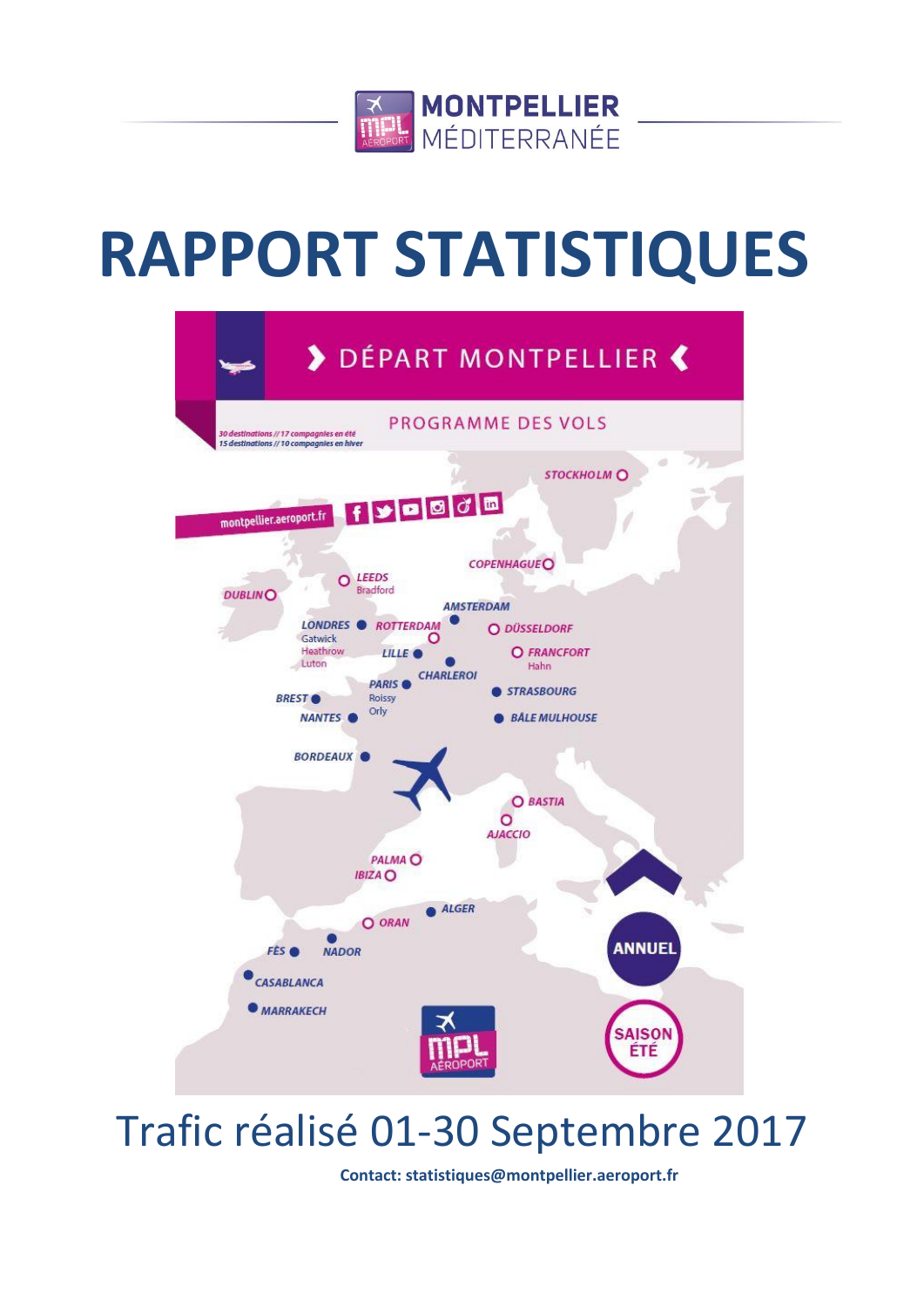## **TRAFIC COMMERCIAL**

|                              | Mois de : SEPTEMBRE |                  |           | Cumul jusqu'au mois de : SEPTEMBRE |           |           |  |
|------------------------------|---------------------|------------------|-----------|------------------------------------|-----------|-----------|--|
|                              | 2017                | 2016             | Variation | 2017                               | 2016      | Variation |  |
| <b>Passagers:</b>            | 170 978             | 151 521          | 12,84%    | 1 408 242                          | 1 275 269 | 10,43%    |  |
| <b>LOCAUX :</b>              | 170 914             | 151 453          | 12,85%    | 1 406 587                          | 1 274 024 | 10,41%    |  |
| <b>NATIONAUX</b>             | 103 653             | 89 475           | 15,85%    | 868 988                            | 777 255   | 11,80%    |  |
| <b>Réguliers</b>             | 103 200             | 88 980           | 15,98%    | 864 934                            | 771 674   | 12,09%    |  |
| Non Réguliers                | 453                 | 495              | $-8,48%$  | 4 0 54                             | 5581      | $-27,36%$ |  |
| <b>EUROPEENS</b>             | 48 368              | 44 410           | 8,91%     | 380 348                            | 365 330   | 4,11%     |  |
| <b>Réguliers</b>             | 47 688              | 44 384           | 7,44%     | 376 973                            | 360 809   | 4,48%     |  |
| Non Réguliers                | 680                 | 26               | 2515,38%  | 3 3 7 5                            | 4 5 21    | $-25,35%$ |  |
| <b>INTERNATIONAUX</b>        | 18893               | 17568            | 7,54%     | 157 251                            | 131 439   | 19,64%    |  |
| <b>Réguliers</b>             | 18851               | 17 562           | 7,34%     | 156 863                            | 131 398   | 19,38%    |  |
| Non Réguliers                | 42                  | $6 \overline{6}$ | 600,00%   | 388                                | 41        | 846,34%   |  |
| <b>TRANSITS (ARRIVEES) :</b> | 64                  | 68               | $-5,88%$  | 1655                               | 1 2 4 5   | 32,93%    |  |

 $\Box$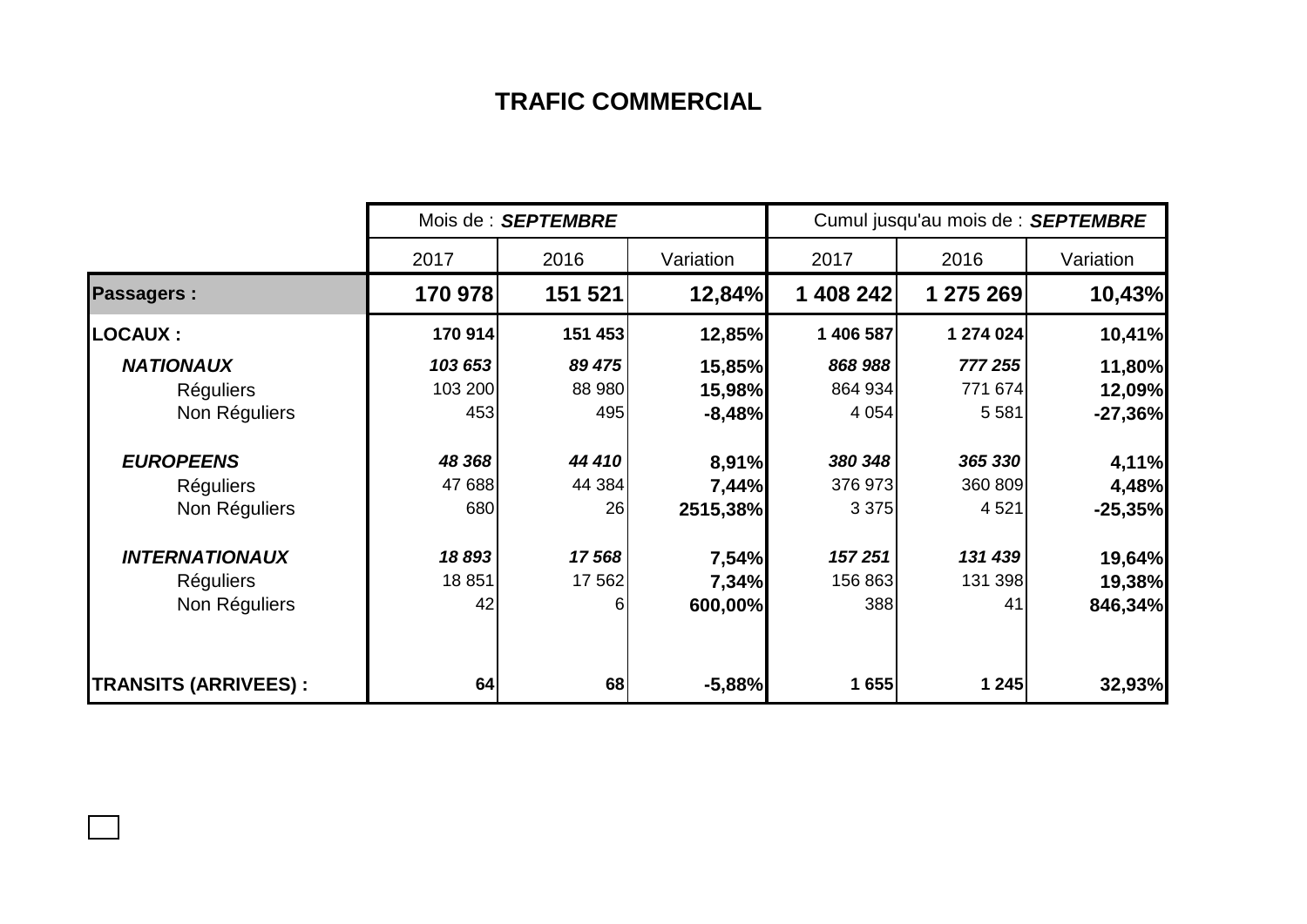|                                                         | septembre          |                  | Variation                             | <b>TOTAL</b>       |                    | Variation                         |  |
|---------------------------------------------------------|--------------------|------------------|---------------------------------------|--------------------|--------------------|-----------------------------------|--|
| <b>VILLES</b>                                           | 2016               | 2017             | 2017/16                               | 2016               | 2017               | 2017/16                           |  |
| <b>PARIS</b>                                            |                    |                  |                                       |                    |                    |                                   |  |
| <b>PARIS Ch Gaulle</b><br>PARIS ORLY OUEST (Air France) | 32 277<br>39 307   | 31 952<br>46 602 | $-1,01%$<br>18,56%                    | 286 628<br>342 207 | 284 944<br>405 653 | $-0.59%$<br>18,54%                |  |
| <b>PARIS LE BOURGET</b>                                 | 8                  | 110              | 1275,00%                              | 191                | 249                | 30,37%                            |  |
| <b>PARIS ORLY (Autres)</b>                              |                    |                  |                                       |                    | 366                | 100,00%                           |  |
| <b>TOTAL PARIS</b>                                      | 71 592             | 78 664           | 9,88%                                 | 629 026            | 691 212            | 9,89%                             |  |
| NATIONAUX HORS PARIS                                    |                    |                  |                                       |                    |                    |                                   |  |
| <b>AJACCIO</b>                                          | 1 3 3 4            | 1982             | 48,58%                                | 9 257              | 10834              | 17,04%                            |  |
| <b>BASTIA</b><br><b>BIARRITZ</b>                        | 81                 | 1 207            | 100.00%<br>$-100,00%$                 | 82<br>83           | 6679<br>9          | 8045,12%<br>$-89,16%$             |  |
| <b>BORDEAUX</b>                                         | 749                | 750              | 0,13%                                 | 4985               | 5065               | 1,60%                             |  |
| <b>BREST</b>                                            | 976                | 2 0 5 8          | 110,86%                               | 7936               | 11 694             | 47,35%                            |  |
| <b>CAEN</b><br><b>CHALON VATRY</b>                      |                    |                  | --<br>Ξ.                              | 64<br>137          | 107<br>64          | 67,19%<br>-53,28%                 |  |
| <b>LILLE</b>                                            |                    | 1914             | 100,00%                               | 865                | 10 980             | 1169,36%                          |  |
| <b>LORIENT</b><br><b>LYON</b>                           | 62                 |                  | 100,00%<br>$-100,00%$                 | 60<br>5863         | 65                 | 8,33%<br>$-100,00%$               |  |
| <b>METZ NANCY</b>                                       | 61                 | 11               | $-81.97%$                             | 85                 | 125                | 47,06%                            |  |
| <b>NANTES</b>                                           | 13 635             | 15 139           | 11,03%                                | 108 966            | 120 185            | 10,30%                            |  |
| <b>NICE</b><br><b>PAU</b>                               | 64                 |                  | $-93,75%$<br>$\overline{\phantom{a}}$ | 133                | 118                | $-11,28%$                         |  |
| <b>RENNES</b>                                           |                    |                  | ۰.                                    | 208                | 80                 | $-61,54%$                         |  |
| <b>ST BRIEUC</b>                                        | 76                 |                  | $-100,00%$                            | 136                | 74                 | -45,59%                           |  |
| <b>STRASBOURG</b>                                       | 809                | 1752             | 116,56%                               | 8312               | 10 4 21            | 25,37%                            |  |
|                                                         |                    |                  |                                       |                    |                    |                                   |  |
| <b>Autres Charters Nat.</b>                             | 36                 | 170              | 372,22%                               | 1 0 5 7            | 1 2 7 6            | 20,72%                            |  |
| TOTAL NATIONAUX HORS PARIS                              | 17883              | 24 989           | 39,74%                                | 148 229            | 177 776            | 19,93%                            |  |
|                                                         |                    |                  |                                       |                    |                    |                                   |  |
| <b>TOTAL NATIONAUX</b>                                  | 89 475             | 103 653          | 15,85%                                | 777 255            | 868 988            | 11,80%                            |  |
| <b>EUROPEENS</b>                                        |                    |                  |                                       |                    |                    |                                   |  |
| <b>AMSTERDAM</b>                                        | 6 3 2 4            | 5 6 9 7          | $-9,91%$                              | 50 820             | 54 054             | 6,36%                             |  |
| <b>BALE-MULHOUSE</b><br><b>BIRMINGHAM</b>               | 2649               | 3728             | 40.73%                                | 28 936             | 28 060             | $-3,03%$                          |  |
| <b>BRUXELLES</b>                                        |                    | 4                | 100,00%                               | 16                 | 14                 | $-12,50%$                         |  |
| <b>BUDAPEST</b>                                         |                    |                  | $\sim$                                |                    | 58                 | 100,00%                           |  |
| <b>CARDIFF</b><br><b>CHARLEROI</b>                      | 5792               | 5924             | ۰.<br>2,28%                           | 51 969             | 52 020             | $\overline{\phantom{a}}$<br>0,10% |  |
| <b>COLOGNE</b>                                          |                    |                  |                                       |                    |                    | $\sim$                            |  |
| <b>COPENHAGUE</b>                                       | 2699               | 3 0 5 4          | 13,15%                                | 16 559             | 17 373             | 4,92%                             |  |
| <b>CRACOVIE</b><br><b>DUBLIN</b>                        | 996                | 2 5 64           | 157,43%                               | 10 009             | 13802              | 37,90%                            |  |
| <b>DUBROVNIK</b>                                        |                    |                  |                                       | 379                | 35                 | $-90,77\%$                        |  |
| <b>DUSSELDORF</b><br><b>EDIMBOURG</b>                   | 248                | 674              | 171,77%                               | 2440               | 4 1 3 5            | 69,47%                            |  |
| <b>FRANCFORT</b>                                        |                    |                  |                                       |                    | 194                | 100,00%                           |  |
| <b>FRANCFORT HAHN</b>                                   | 3617               | 3869             | 6,97%                                 | 24 743             | 25 644             | 3,64%                             |  |
| <b>FUNCHAL</b><br><b>GENEVE</b>                         |                    | 12               | 100,00%                               | 596<br>83          | 91                 | $-100,00\%$<br>9,64%              |  |
| <b>IBIZA</b>                                            |                    |                  |                                       | 4                  | 573                | 14225,00%                         |  |
| <b>LEEDS</b>                                            | 2596               | 2011             | $-22,53%$                             | 11860              | 7940               | $-33,05%$                         |  |
| <b>LISBONNE</b><br><b>LONDRES GATWICK</b>               | 12 648             | 13 080           | 3,42%                                 | 460<br>110 547     | 66<br>118 432      | $-85,65%$<br>7,13%                |  |
| <b>LONDRES HEATHROW</b>                                 |                    | 1661             | 100,00%                               |                    | 8595               | 100,00%                           |  |
| <b>LONDRES LUTON</b>                                    | 2 0 9 0            | 11/5             | -43,78%                               | 16 193             | 15 743             | $-2,78%$                          |  |
| MADRID<br><b>MALAGA</b>                                 |                    |                  | 100,00%                               | 2<br>8             | 7<br>4             | 250,00%<br>$-50,00%$              |  |
| <b>MALTE</b>                                            |                    |                  | $\overline{\phantom{a}}$              |                    | $\overline{2}$     | 100,00%                           |  |
| <b>MANCHESTER</b>                                       |                    |                  | $\overline{\phantom{a}}$              | 214                | 40                 | $-81,31%$                         |  |
| <b>MUNICH</b><br>OSLO                                   |                    |                  | --<br>÷.                              |                    | 70                 | 100,00%<br>$\sim$                 |  |
| <b>PALMA</b>                                            |                    | 775              | 100.00%                               | 1                  | 5 3 0 9            | 530800,00%                        |  |
| <b>PORTO</b><br><b>PULA</b>                             |                    |                  |                                       | 435<br>171         | 65                 | -85,06%<br>$-100,00%$             |  |
| <b>ROME FIUMICINO</b>                                   | 2023               |                  | $-100,00%$                            | 17041              | 178                | $-98,96%$                         |  |
| <b>ROTTERDAM</b>                                        | 2706               | 3534             | 30,60%                                | 20 025             | 21 575             | 7,74%                             |  |
| <b>STOCKHOLM ARL</b><br><b>VENISE</b>                   |                    |                  | $\sim$<br>100.00%                     | 160                | 5 177<br>20        | 100,00%<br>$-87,50%$              |  |
| <b>ZURICH</b>                                           |                    |                  | 100,00%                               | 204                | 24                 | $-88,24%$                         |  |
|                                                         |                    |                  |                                       |                    |                    |                                   |  |
|                                                         |                    |                  |                                       |                    |                    |                                   |  |
| <b>Autres Charters Euro.</b>                            | 16                 | 601              | 3656,25%                              | 1442               | 1 0 4 1            | $-27,81%$                         |  |
| <b>TOTAL EUROPEENS</b>                                  | 44 404             | 48 368           | 8,93%                                 | 365 330            | 380 348            | 4,11%                             |  |
| <i>INTERNATIONAUX</i>                                   |                    |                  |                                       |                    |                    |                                   |  |
| AGADIR                                                  |                    |                  | $\sim$                                | 4                  |                    | $-100,00%$                        |  |
| <b>ALGER</b><br>CASABLANCA                              | 1 3 1 2<br>5 5 4 6 | 1729<br>5 3 9 8  | 31,78%<br>$-2,67%$                    | 6700<br>47 298     | 12768<br>48 311    | 90,57%<br>2,14%                   |  |
| DAKAR                                                   |                    |                  | $\sim$                                |                    |                    | $\sim$ $\sim$                     |  |
| <u>DJERBA</u>                                           |                    |                  |                                       |                    |                    | $\sim$<br>24,40%                  |  |
| <b>FES</b><br><b>ISTANBUL</b>                           | 3875               | 4 4 1 2          | 13,86%                                | 31 386             | 39 045             |                                   |  |
| <b>JEDDAH</b>                                           |                    |                  | $\sim$                                |                    |                    | $\overline{\phantom{a}}$          |  |
| <b>MARRAKECH</b><br><b>MONASTIR</b>                     | 2822               | 3976             | 40,89%<br>$\sim$                      | 18 185             | 27 123             | 49,15%<br>$\sim$                  |  |
| <b>NADOR</b>                                            | 2 3 0 7            | 2746             | 19,03%                                | 18 270             | 23828              | 30,42%                            |  |
| ORAN                                                    | 672                | 590              | $-12,20%$                             | 3069               | 2 996              | $-2,38%$                          |  |
| <b>OUJDA</b><br><b>TANGER</b>                           | 1 0 28             |                  | $\overline{a}$<br>$-100,00%$          | 6499               | 3 003              | $-53,79%$                         |  |
| <b>TUNIS</b>                                            | 1                  |                  | $-100.00\%$                           | 1                  |                    | $-100,00%$                        |  |
|                                                         |                    |                  |                                       |                    |                    |                                   |  |
|                                                         |                    |                  |                                       |                    |                    |                                   |  |
| <b>Autres Charters Inter.</b>                           | 5                  | 42               | 740,00%                               | 27                 | 177                | 555,56%                           |  |
| TOTAL INTERNATIONAUX                                    | 17 568             | 18893            | 7,54%                                 | 131 439            | 157 251            | 19,64%                            |  |

**TOTAL 151 447 170 914 12,85% 1 274 024 1 406 587 10,41%**

### **COMPARATIF TRAFIC PAR DESTINATIONS ET NATIONALITES - 2017/16 à fin SEPTEMBRE 2017**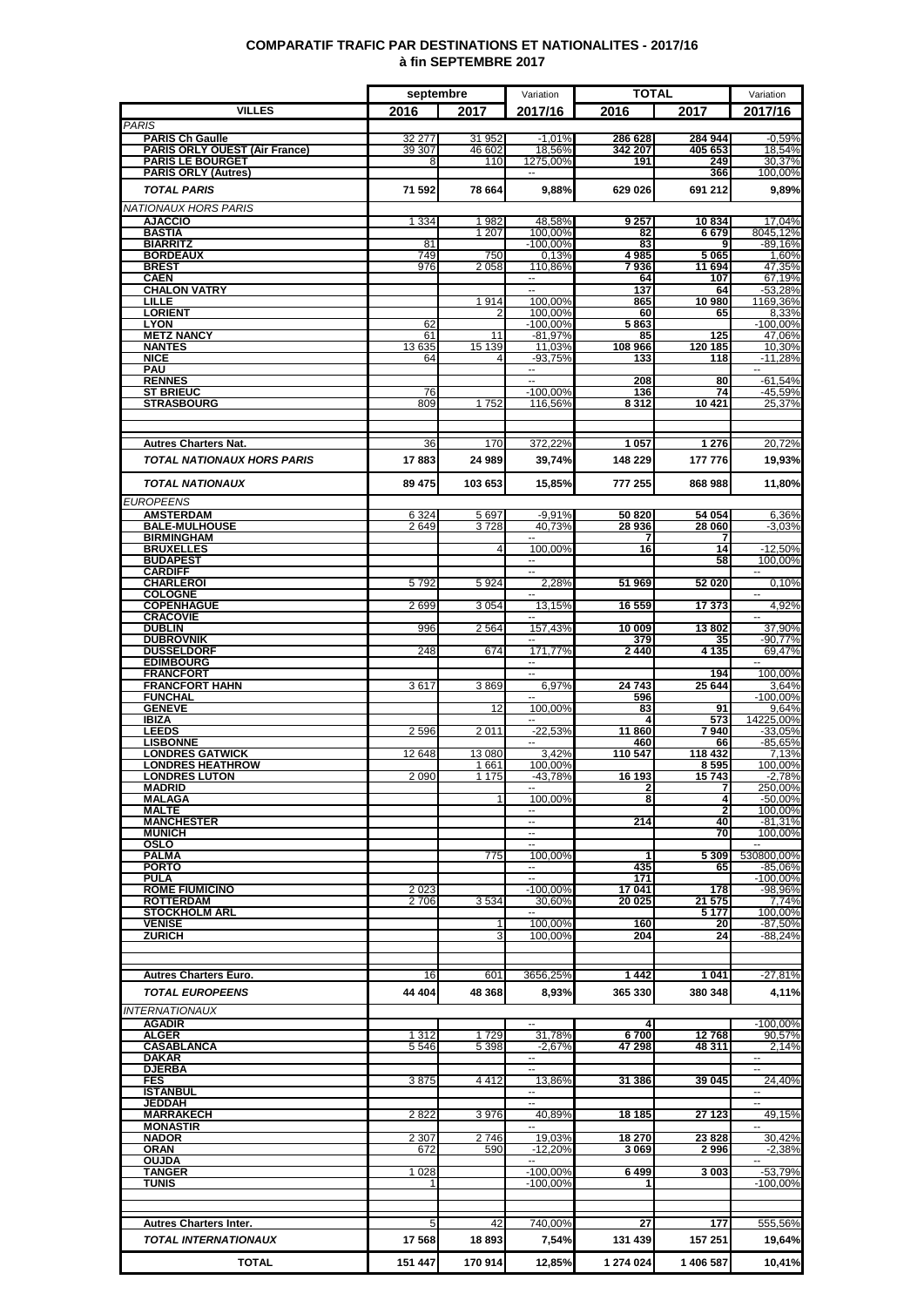#### **à fin SEPTEMBRE 2017 Comparatif Trafic Par Compagnies - 2017/16 Vols Réguliers et Non Réguliers**

|                                                                      | septembre |                | Variation                                            |                   | TOTAL                   |                                        |
|----------------------------------------------------------------------|-----------|----------------|------------------------------------------------------|-------------------|-------------------------|----------------------------------------|
|                                                                      | 2016      | 2017           | 2017/16                                              | 2016              | 2017                    | Variation<br>2017/16                   |
|                                                                      |           |                |                                                      |                   |                         |                                        |
| <i>REGULIERS</i>                                                     |           |                |                                                      |                   |                         |                                        |
| <b>AER LINGUS</b>                                                    | 996       | 2564           | 157,43%                                              | 9953              | 13 357                  | 34,20%                                 |
| <b>AIR ALGERIE</b>                                                   | 1984      | 2 3 1 9        | 16,89%                                               | 9769              | 15764                   | 61,37%                                 |
| AIR ARABIA MAROC                                                     | 13 442    | 14 657         | 9.04%                                                | 102 175           | 122 119                 | 19,52%                                 |
| <b>AIR FRANCE</b>                                                    | 71 584    | 78 554         | 9,74%                                                | 627 514           | 690 065                 | 9,97%                                  |
| <b>ALITALIA</b>                                                      | 2 0 23    |                | $-100,00%$                                           | 17 025            |                         | $-100,00%$                             |
| <b>ATLANTIC AIRLINES</b><br>(PAX EQUIPAGE)<br><b>BRITISH AIRWAYS</b> |           | 1661           | 100,00%                                              |                   | 8595                    | 100,00%<br>100,00%                     |
| CHALAIR                                                              | 659       | 674            | 2,28%                                                | 4 271             | 4894                    | 14,59%                                 |
| <b>EASYJET</b>                                                       | 14 736    | 14 197         | $-3,66%$                                             | 126 498           | 134 114                 | 6,02%                                  |
| <b>EASYJET SWITZERLAND</b>                                           | 2647      | 3728           | 40,84%                                               | 28 932            | 27 927                  | $-3,47%$                               |
| <b>EUROWINGS</b>                                                     | 248       | 674            | 171,77%                                              | 2 4 2 6           | 4 1 3 3                 | 70,36%                                 |
| <b>GERMANIA FLUGGESELLCHAFT</b>                                      |           | 775            | 100,00%                                              |                   | 4834                    | 100,00%                                |
| HOP!                                                                 | 7 3 5 4   | 6 0 4 7        | $-17.77%$                                            | 66 851            | 54 418                  | $-18,60%$                              |
| <b>KLM ROYAL DUTCH AIRLINES</b>                                      | 6 3 2 4   | 5697           | $-9,91%$                                             | 50 820            | 54 050                  | 6,36%                                  |
| <b>LUFTHANSA</b>                                                     |           |                |                                                      |                   |                         |                                        |
| NORWEGIAN AIR INTERNATIONAL LTD                                      |           | 3 0 5 4        | 100,00%                                              |                   | 14714                   | 100,00%                                |
| <b>NORWEGIAN AIR SHUTTLE</b>                                         | 2699      |                | -100,00%                                             | 14 515            | 5 1 7 7                 | $-64,33%$                              |
| <b>ROYAL AIR MAROC</b>                                               | 2 1 3 6   | 1875           | $-12,22%$                                            | 19 454            | 18 980                  | $-2,44%$                               |
| <b>RYANAIR</b><br><b>SCANDINAVIAN AIRLINES SYSTEM</b>                | 12 005    | 11804          | $-1,67%$                                             | 88 571<br>2 0 4 4 | 85 460<br>2 4 7 9       | $-3,51%$                               |
| TRANSAVIA                                                            | 2706      | 3534           | 30,60%                                               | 20 025            | 21 575                  | 21,28%<br>7,74%                        |
| VOLOTEA                                                              | 9 3 8 3   | 17925          | 91,04%                                               | 73 036            | 116 114                 | 58,98%                                 |
| <b>WEST AIR SWEDEN</b><br>(PAX EQUIPAGE)                             |           |                |                                                      | 2                 |                         | $-100,00%$                             |
|                                                                      |           |                |                                                      |                   |                         |                                        |
|                                                                      |           |                |                                                      |                   |                         |                                        |
| NON REGULIERS                                                        |           |                |                                                      |                   |                         |                                        |
| <b>AER LINGUS</b><br><b>AIGLE AZUR</b>                               |           |                |                                                      |                   |                         |                                        |
| <b>AIR ALGERIE</b>                                                   |           |                |                                                      |                   |                         |                                        |
| AIR ARABIA MAROC                                                     |           |                |                                                      |                   |                         |                                        |
| <b>AIR CORSICA</b>                                                   |           |                |                                                      |                   | 314                     | 100,00%                                |
| <b>AIR EUROPA</b><br><b>AIR FRANCE</b>                               |           |                |                                                      | 542<br>1 0 9 2    | 475<br>478              | $-12,36%$<br>$-56,23%$                 |
| <b>AIR MEDITERRANEE</b>                                              |           |                |                                                      |                   |                         |                                        |
| <b>AIR NOSTRUM</b>                                                   |           |                | $\ddot{\phantom{1}}$                                 |                   |                         | ÷.                                     |
| <b>AIR VALLEE</b><br><b>AIRLINAIR</b>                                |           |                | $\overline{\phantom{a}}$<br>$\overline{\phantom{a}}$ |                   |                         | $\overline{\phantom{a}}$               |
| <b>ALITALIA</b>                                                      |           |                |                                                      | 1 0 9 8           |                         | $-100,00%$                             |
| ATLANTIQUE AIR ASSISTANCE                                            |           |                | $\overline{\phantom{a}}$                             |                   | 24                      | 100,00%                                |
| <b>ATLANTIC AIRLINES</b>                                             |           |                | $\ddot{\phantom{0}}$                                 |                   |                         | ۰.                                     |
| <b>AVIATION DEFENSE SERVICE</b><br><b>BRIT AIR</b>                   |           |                |                                                      |                   |                         | ٠.                                     |
| <b>BRITISH AIRWAYS</b>                                               |           |                | --                                                   |                   |                         | ٠.                                     |
| CHALAIR                                                              |           |                | $\overline{\phantom{a}}$                             | 80                | 1                       | $-98,75%$                              |
| <b>DENIM AIR</b><br><b>EASTERN AIRWAYS</b>                           |           |                |                                                      |                   | 58                      | 100,00%                                |
| <b>EASYJET</b>                                                       |           | 58             | 100,00%                                              | 375               | 427                     | 13,87%                                 |
| <b>EASYJET SWITZERLAND</b>                                           |           |                |                                                      |                   | 131                     | 100,00%                                |
| <b>EUROPE AIRPOST</b>                                                |           |                |                                                      |                   |                         |                                        |
| <b>EUROWINGS</b><br><b>GERMANIA FLUGGESELLCHAFT</b>                  |           | 558            | 100,00%                                              |                   | 558                     | 100,00%                                |
| HOP!                                                                 |           |                |                                                      | 435               | 387                     | $-11,03%$                              |
| <b>KLM ROYAL DUTCH AIRLINES</b>                                      |           |                |                                                      |                   |                         |                                        |
| <b>LUFTHANSA</b><br>NETJETS TRANSPORTES AEREOS                       | 9         | $\overline{4}$ | $-55,56%$                                            | 130               | 70<br>149               | 100,00%<br>14,62%                      |
| NORWEGIAN AIR INTERNATIONAL LTD                                      |           |                |                                                      |                   | 180                     | 100,00%                                |
| <b>NORWEGIAN AIR SHUTTLE</b>                                         |           |                |                                                      |                   |                         |                                        |
| PAN EUROPEAN AIR SERVICE<br><b>REGIONAL Cie Européenne</b>           |           | 11             | 100,00%                                              | 13                | 25                      | 92,31%                                 |
| <b>ROYAL AIR MAROC</b>                                               |           |                |                                                      |                   | $\overline{\mathbf{c}}$ | 100,00%                                |
| <b>RYANAIR</b>                                                       |           |                |                                                      | 749               | 882                     | 17,76%                                 |
| <b>SATA INTERNACIONAL</b>                                            |           |                |                                                      |                   |                         |                                        |
| <b>SCANDINAVIAN AIRLINES SYSTEM</b><br><b>SKY BRIDGE AIR</b>         |           |                |                                                      |                   |                         |                                        |
| SUN AIR OF SCANDINAVIA                                               | 64        | 60             | $-6,25%$                                             | 623               | 505                     | $-18,94%$                              |
| <b>TRANSAVIA</b>                                                     |           |                |                                                      |                   |                         |                                        |
| TRAVEL SERVICE AIRLINES<br><b>TUNISAIR</b>                           |           |                |                                                      | 965               |                         | $-100,00%$<br>$\overline{\phantom{a}}$ |
| <b>TWIN JET</b>                                                      |           | 19             | 100,00%                                              | 52                | 38                      | $-26,92%$                              |
| <b>VIP WINGS</b>                                                     |           |                |                                                      |                   |                         |                                        |
| <b>VLM AIRLINES</b><br><b>VOLOTEA</b>                                |           |                |                                                      | 268               | 139                     | $-48,13%$                              |
| <b>WEST AIR SWEDEN</b>                                               |           |                |                                                      |                   |                         |                                        |
| <b>XL AIRWAYS</b>                                                    |           |                |                                                      |                   |                         |                                        |
|                                                                      |           |                |                                                      |                   |                         |                                        |
|                                                                      |           |                |                                                      |                   |                         |                                        |
|                                                                      |           |                |                                                      |                   |                         |                                        |
| <b>Autres Compagnies</b>                                             | 454       | 465            | 2,42%                                                | 3721              | 2974                    | 20,08%                                 |
|                                                                      |           |                |                                                      |                   |                         |                                        |
| <b>TOTAL REGULIERS</b>                                               | 150 926   | 169 739        | 12,47%                                               | 1 263 881         | 1 398 770               | 10,67%                                 |
|                                                                      |           |                |                                                      |                   |                         |                                        |
| <b>TOTAL NON REGULIERS</b>                                           | 527       | 1 1 7 5        | 122,96%                                              | 10 143            | 7817                    | $-22,93%$                              |
|                                                                      |           |                |                                                      |                   |                         |                                        |
| <b>TOTAL GENERAL</b>                                                 | 151 453   | 170 914        | 12,85%                                               | 1 274 024         | 1 406 587               | 10,41%                                 |
|                                                                      |           |                |                                                      |                   |                         |                                        |

*COMPAGNIES AYANT DES VOLS REGULIERS ET NON REGULIERS*

| <b>TOTAL AER LINGUS</b>               | 996     | 2 5 6 4 | 157,43%    | 9953    | 13 3 5 7 | 34,20%     |
|---------------------------------------|---------|---------|------------|---------|----------|------------|
| <b>TOTAL AIR ALGERIE</b>              | 1984    | 2 3 1 9 | 16,89%     | 9769    | 15 764   | 61,37%     |
| TOTAL AIR ARABIA MAROC                | 13 4 42 | 14 657  | 9,04%      | 102 175 | 122 119  | 19,52%     |
| <b>TOTAL AIR FRANCE</b>               | 71 584  | 78 554  | 9,74%      | 628 606 | 690 543  | 9,85%      |
| <b>TOTAL ALITALIA</b>                 | 2023    |         | $-100,00%$ | 18 123  |          | $-100,00%$ |
| <b>TOTAL BRITISH AIRWAYS</b>          |         | 1661    | 100,00%    |         | 8 5 9 5  | 100,00%    |
| <b>TOTAL CHALAIR</b>                  | 659     | 674     | 2,28%      | 4 3 5 1 | 4895     | 12,50%     |
| <b>TOTAL EASYJET</b>                  | 14 736  | 14 255  | $-3,26%$   | 126 873 | 134 541  | 6,04%      |
| TOTAL EASYJET SWITZERLAND             | 2647    | 3728    | 40,84%     | 28 932  | 28 058   | $-3,02%$   |
| <b>TOTAL EUROWINGS</b>                | 248     | 674     | 171,77%    | 2 4 2 6 | 4 1 3 3  | 70,36%     |
| TOTAL GERMANIA FLUGGESELLCHAFT        |         | 1 3 3 3 | 100,00%    |         | 5 3 9 2  | 100,00%    |
| TOTAL HOP!                            | 7 3 5 4 | 6047    | $-17,77%$  | 67 286  | 54 805   | $-18,55%$  |
| TOTAL KLM ROYAL DUTCH AIRLINES        | 6 3 2 4 | 5697    | $-9,91%$   | 50 820  | 54 050   | 6,36%      |
| <b>TOTAL LUFTHANSA</b>                |         |         | --         |         | 70       | 100,00%    |
| TOTAL NORWEGIAN AIR INTERNATIONAL LTD |         | 3 0 5 4 | 100,00%    |         | 14 8 94  | 100,00%    |
| TOTAL NORWEGIAN AIR SHUTTLE           | 2699    |         | $-100,00%$ | 14 5 15 | 5 1 7 7  | $-64,33%$  |
| TOTAL ROYAL AIR MAROC                 | 2 1 3 6 | 1875    | $-12,22%$  | 19 4 54 | 18 982   | $-2,43%$   |
| <b>TOTAL RYANAIR</b>                  | 12 005  | 11804   | $-1,67%$   | 89 320  | 86 342   | $-3,33%$   |
| TOTAL SCANDINAVIAN AIRLINES SYSTEM    |         |         | --         | 2 0 4 4 | 2479     | 21,28%     |
| <b>TOTAL TRANSAVIA</b>                | 2706    | 3534    | 30.60%     | 20 0 25 | 21 575   | 7,74%      |
| <b>TOTAL VOLOTEA</b>                  | 9 3 8 3 | 17925   | 91,04%     | 73 304  | 116 253  | 58,59%     |
|                                       |         |         |            |         |          |            |